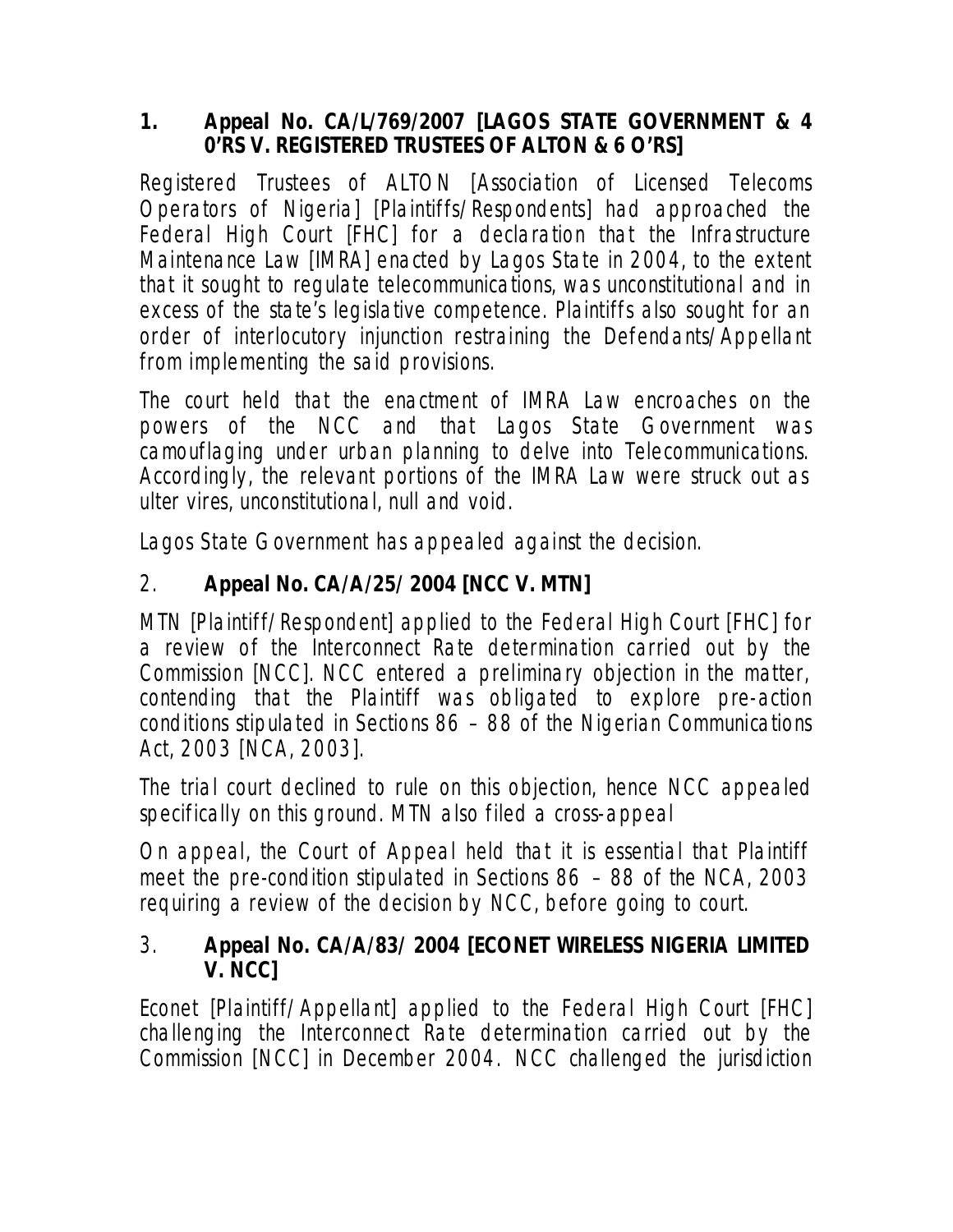of the court on grounds that Econet had not followed the necessary procedural requirements before filing the suit.

The court upheld NCC's contention and ruled that the Plaintiff was obligated to comply with the requirements of Sections 86 – 88, NCA, 2003. The suit was thereby struck out.

Plaintiff, dissatisfied with the FHC's decision filed an appeal. The Court of Appeal upheld the appeal in part and remitted the matter to the FHC for a hearing de novo by another judge.

### 4. **Appeal No. CA/A/108/M/2004 [BLUECHIP COMMUNICATIONS LIMITED V. NCC]**

Bluechip Communications Ltd. [Plaintiff] filed an action in 2003 against the Commission [NCC] at the FHC, questioning the propriety of the issuance of Mobile Spectrum Licences by NCC to operators [outside Bluechip].

The FHC, consistent with NCC's application, struck out the suit on the ground that Bluechip failed to follow laid down remedial procedures by the NCA [vide Sections 86 – 88].

Bluechip subsequently filed appeal processes in March 2007 challenging the judgment of the FHC. At the Court of Appeal, Plaintiff/Appellant applied for an order restraining NCC from refusing to grant it [Bluechip] a 3G Spectrum Licence. The decision of the Federal High Court was upheld on appeal and the matter was struck out.

Bluechip has again filed and served appeal processes at the Supreme Court, challenging the decision of the Court of Appeal in endorsing the Federal High Court judgment.

## 5. **Suit No. FHC/L/CS/909 [CELTEL & MTN V. NCC]**

Celtel and MTN [Plaintiffs] applied to the Federal High Court for an Interlocutory Injunction restraining NCC from adopting a proposed parameter to determine compensations payable by Plaintiffs to their subscribers, for poor Quality of Service.

The court struck out the application and dismissed the suit for noncompliance with pre-action requirements of the Nigerian Communications Act, 2003.